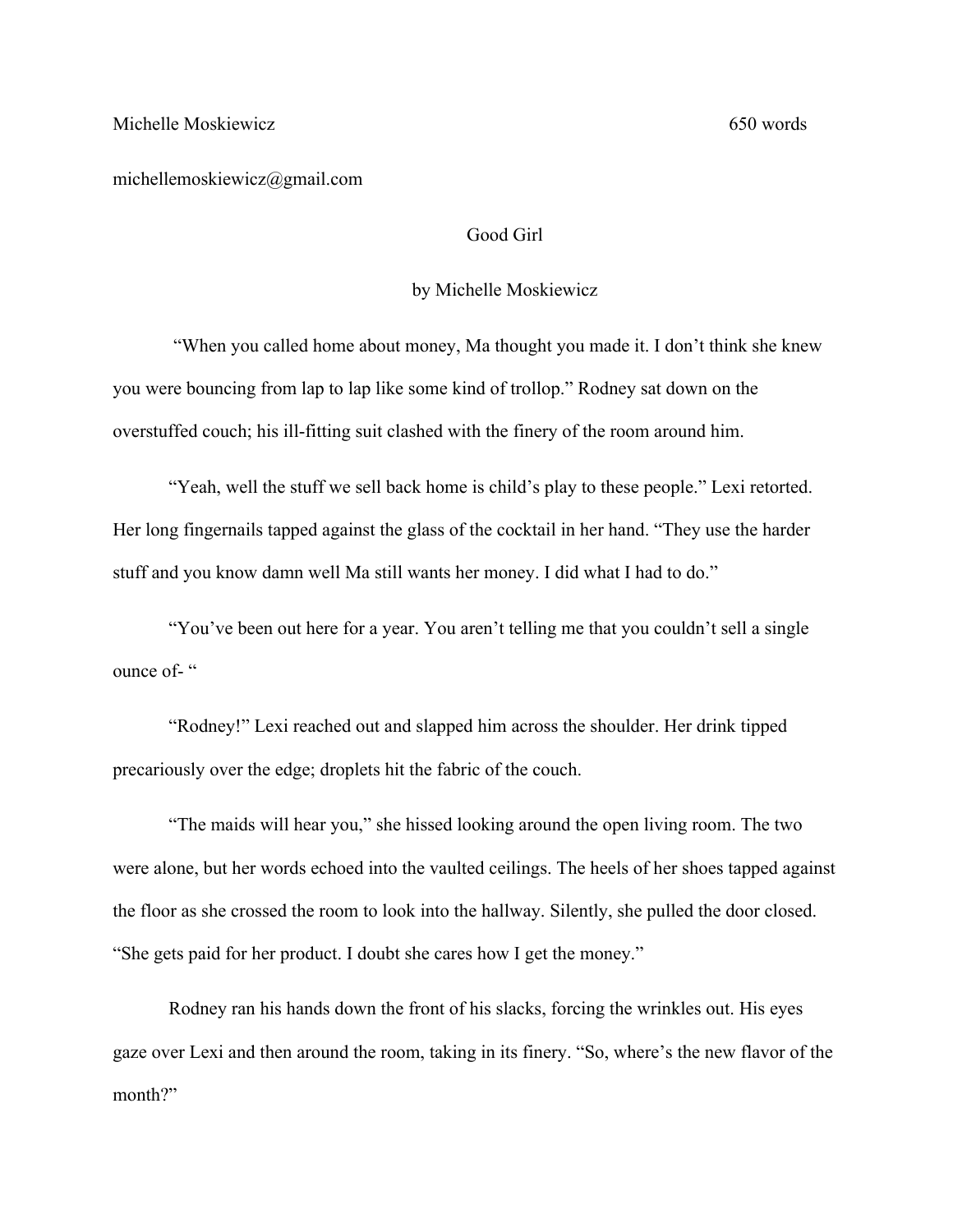"Paris? Greece? Who knows," Lexi said as she sat next to Rodney and laced her fingers in his. "He left two days ago and told me to make myself at home, so I asked if my brother could visit."

"Brother?" Rodney barked out a laugh as he slid his hand away from Lexi's, "well that certainly makes our history awkward."

"He hears me on the phone with Ma all the time and asked about family. These men want to feel like they're dating a good girl. They want to keep their morals. Hearing I come from a nice family from the Midwest sounds better than a trap house in Chicago."

"Speaking of…" His voice dropped to a whisper and he leaned forward so his elbows rested on his knees, "…what are you doing with everything since you aren't selling it?"

"I have sex with rich old men for money. What do you think I do with it?" she said, her voice flat.

"They know?"

"A few probably guessed, but the ones who did have to have a few bumps to get them through their work days anyway."

Rodney's eyebrows raised, "that's probably some decent money in that."

"I guess," Lexi said, "I'm not in all that though."

Lexi's eyebrows raised as she noticed the disgust on Rodney's face, "I'm just doing this until Ma's paid back and I meet someone. I'm tired of it. I mean, the clothes and money are nice, but it's lonely. They don't love me, I don't love them, I just need money and they like having me on their arm."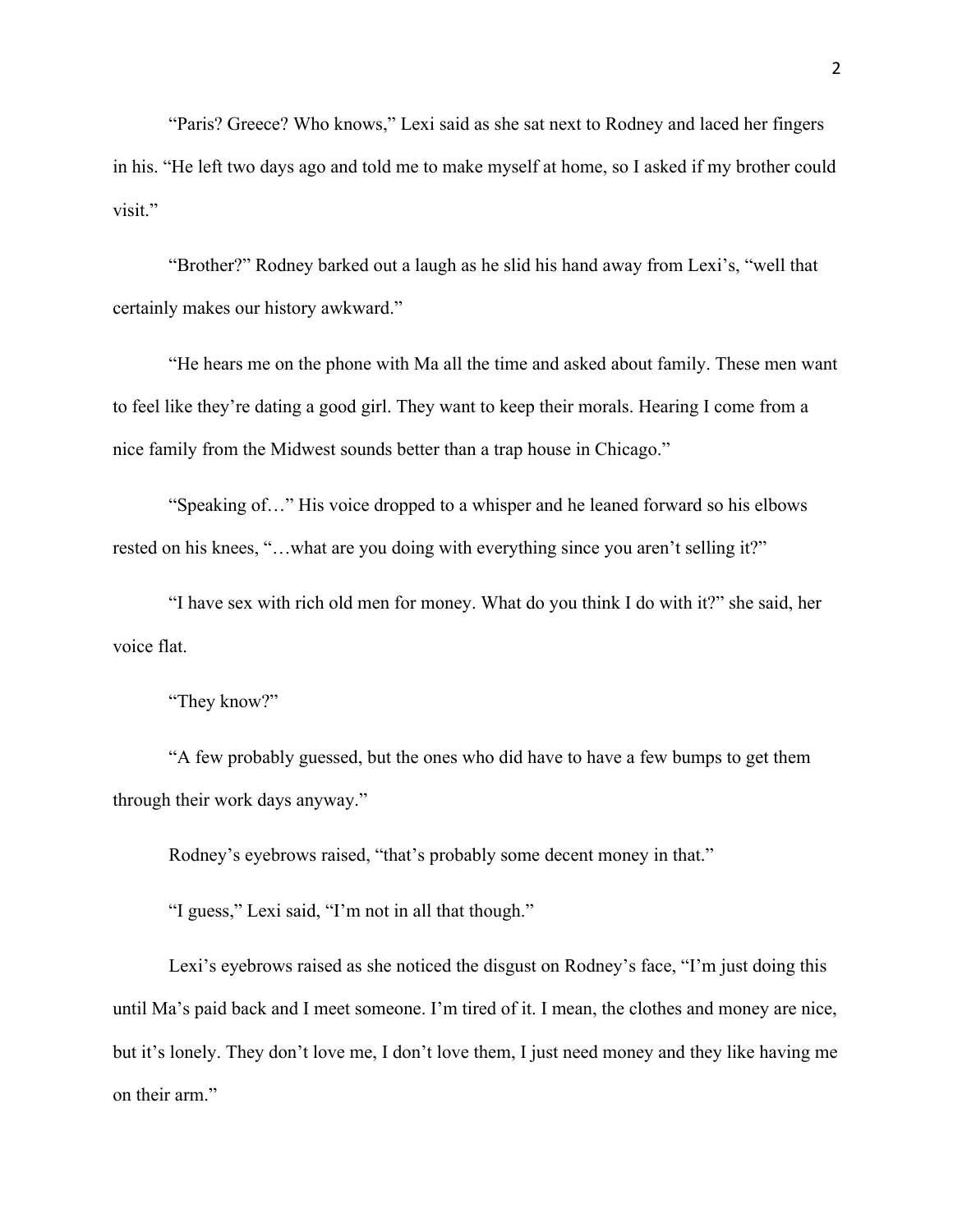Rodney put his arm around Lexi's shoulders. He brushed her hair behind her ear, and she could feel what years of living on the streets had done to his hands. This close, she could catch a hint of his sandalwood cologne. The same one he'd worn since their teen years. The heat from his breath against her neck curled her toes.

"Well, you're going to have a tough time of that."

Lexi looked to Rodney, confusion wrinkled her forehead, "why?"

"Why do you think I'm here? That Ma just paid for my flight out of the goodness of her heart?" Rodney said with a smirk. "Come on now Lex, we both know she's smarter than that. Better at business too."

"But, what does that have to do with me? I'm done after this month. She's paid." A tone of dread flooded her words.

Rodney pulled the suitcase he'd brought in with him onto his lap and flipped the clasps. Opened, it revealed a large white brick wrapped in cellophane. "Ma's decided to expand and now you have the clientele."

"I won't," she said, her lower jaw trembling.

"It's on our tab, so you really don't have much of a choice," Rodney said, unblinking.

"It's not mine, I'm not slinging that shit."

Rodney leaned forward right into her face and in a deep, serious voice, "you're going to help me or all these rich dudes will know what you really are and what you've been doing. Think their careers can handle a drug dealing whore on the payroll? Doubt it."